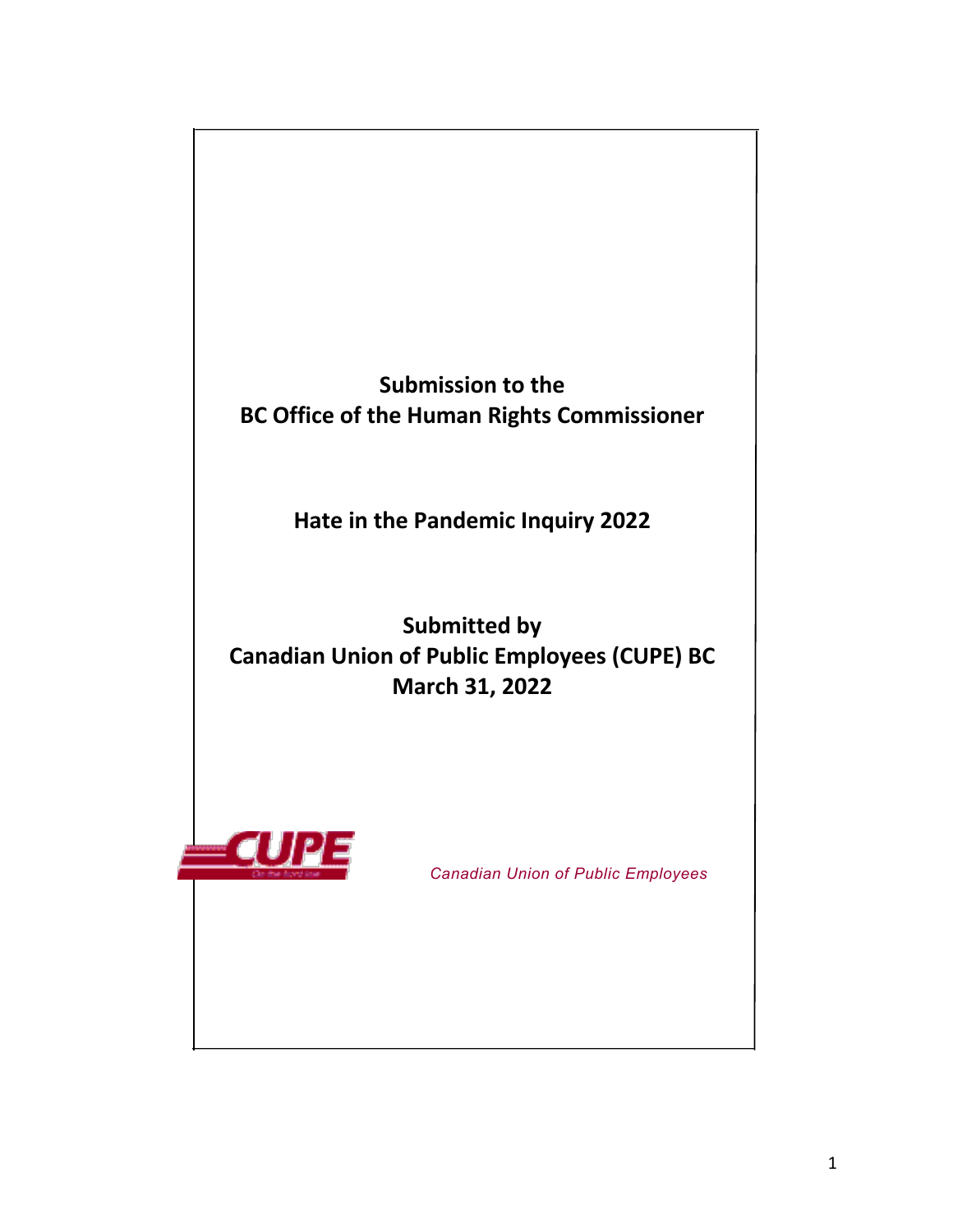#### **Introduction & Background**

This written submission comes on behalf of Canadian Union of Public Employees in British Columbia (CUPE BC). CUPE BC represents more than 100,000 workers in over 170 local unions across BC and is the largest trade union in the province. CUPE members work in hundreds of occupations and sectors, including education, childcare, community social services, community health, municipalities and local government, transit, emergency health services, public utilities, libraries, and more.

CUPE is a strong, democratic union, committed to improving workers' quality of life. Our work includes fighting for the fairness of working British Columbians through challenging racism and all forms of oppression, discrimination, and hate.

The issues presented in this report are an overview based on issues being discussed at locals and with servicing staff, that have been brought forward in CUPE BC committees, and that have come out of surveys done with locals. Our submission flags experiences of hate and discrimination our members face, addresses broader Government policy and process recommendations concerning hate and discrimination, and concludes with thoughts on the Inquiry process. Many parts of this report are based on personal interactions our staff have had with members where their experiences of racism were brought forward. Having committed to our members that their experiences will not be shared in a way that would reveal their identities, we do not share identifying information of members in this report.

CUPE BC was also a partner agency in the recent Ministry of Multiculturalism Anti-Racism Data Engagement Initiative. As part of this engagement, the CUPE BC Racialized Workers Committee engaged with 234 Black, Indigenous, and racialized members and their families through 14 online focus groups and an online survey. We found that in every session across the board, a significant amount of time had to be spent in debriefing the trauma of racism faced by participants – racism experienced over a lifetime, but also specifically racist incidents experienced during the pandemic. Some of the discussion that follows is based on conversations that took place during those sessions.

Finally, we discuss the experiences of both Indigenous, Black, and racialized individuals with racism, as well as the experiences of non-racialized and non-Indigenous allies witnessing racism.

This report was jointly written by Human Rights, Research and Legislative staff of CUPE BC.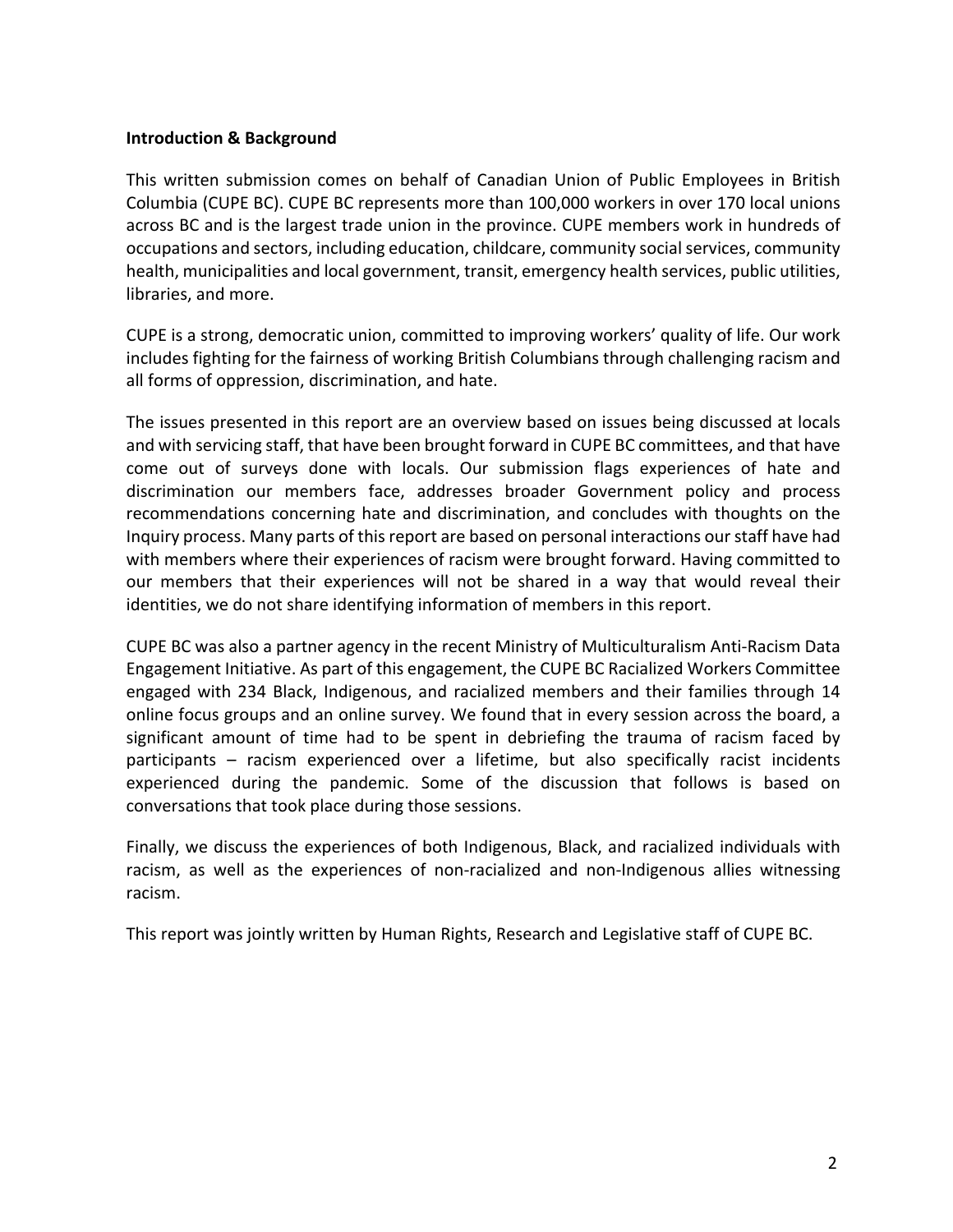# **Evidence of hate experienced by CUPE members of historically marginalized identities, prior to and since the start of the pandemic**

### *Indigenous Workers*

We have heard from every sector that Indigenous workers experience profound systemic racism as well as regular interpersonal incidents of workplace racism and discrimination. A key theme we have noticed throughout the pandemic from multiple sectors, is an increase of racial microaggressions targeting Indigenous workers. We are hearing this both from workers who interact with the public and those who do not, but especially from workers whose jobs are public facing. As an example, Indigenous workers in one Lower Mainland workplace that serves youth at multiple sites have been, over the past year, recounting to us how they face daily cultural insensitivity and racial microaggressions from non-Indigenous colleagues as well as from the public. Indigenous members speak of overhearing settler colleagues openly say that they do not like having Indigenous youth in their vehicles because they "smelled like piss", hearing settler clients assuming that Indigenous women were "prostitutes" because they happened to be talking to a man or being asked by settler managers to educate on triggering subjects and talk about their own trauma because they are "authentically" Indigenous. Indigenous members at this and other workplaces share their feelings of frustration and despair when, in bringing these racist incidents forward to management, the first line of problem solving was consistently EDI training either for the perpetrators or for the entire workplace – while the same "mistakes" persist from non-Indigenous staff.

Importantly, Indigenous workers have also raised the issue of increased mental health needs, stemming from the horrific discoveries of the children at various residential "school" sites throughout BC and Canada, and heightened media attention to this. Many Indigenous workers recount the difficulty they experience when expected to go about their day when the morning news mentions that there was yet another discovery of Indigenous children, and that increased mental health benefits and supports are necessary at this time. Several Indigenous workers who participated in the Anti-Racism Data Engagement project were generous enough to discuss the ways that seeing this news re-traumatizes them daily. These members are faced with reoccurring evidence of the genocide of Indigenous peoples, meanwhile dealing with the systemic racism they have always known. This in addition to discrimination and microaggressions, work and the other demands of life can become intolerable.

Finally, in a recent survey, non-Indigenous workers who work with the public specifically mentioned that they have noticed an increase in racism by members of the public against Indigenous people, primarily in the form of openly displaying racial prejudice.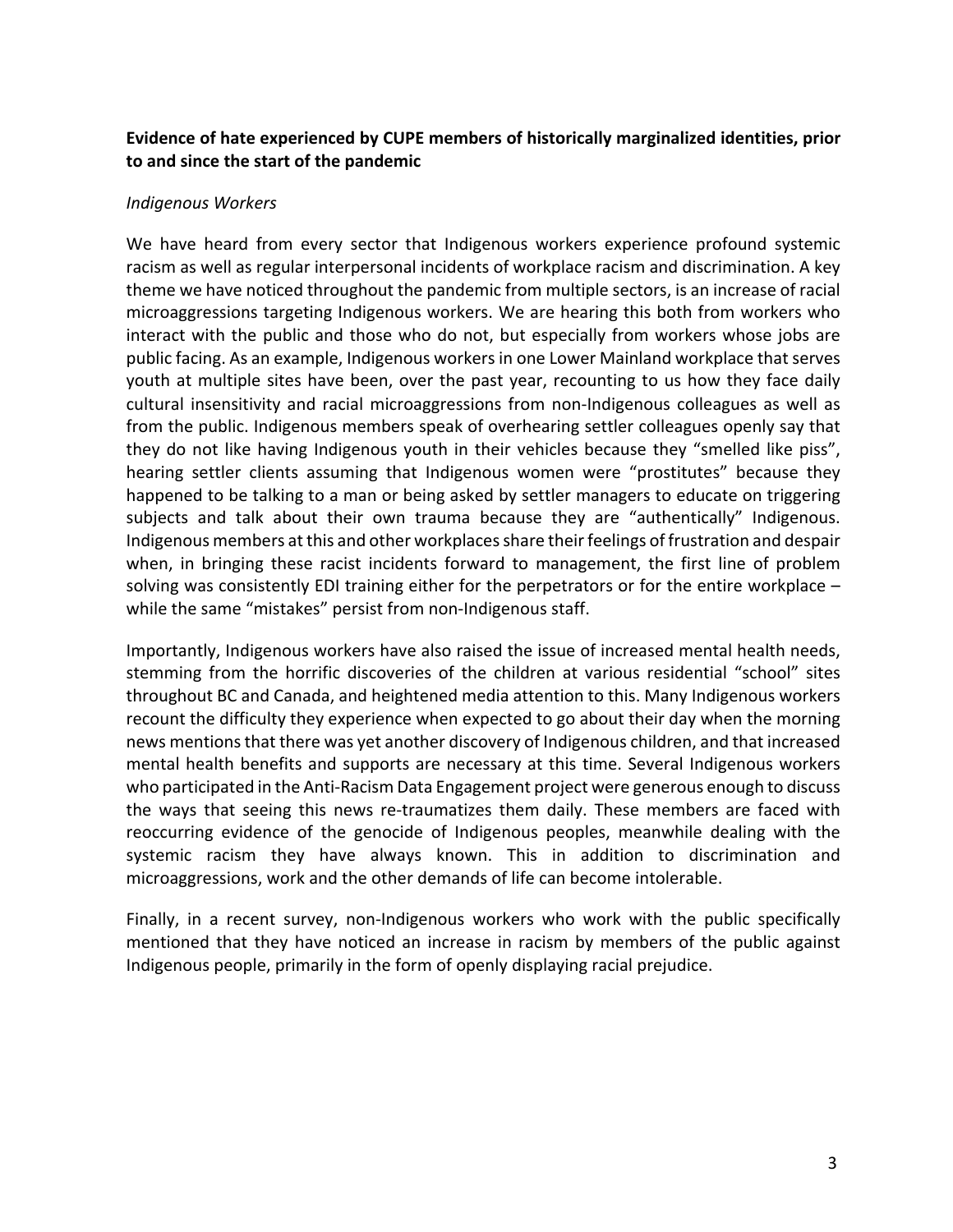### *Black and Racialized Workers*

We have heard from workers who identify as Asian that they live in constant fear of experiencing anti-Asian hate, seeing the number anti-Asian hate crimes in the Lower Mainland. For instance, members in a discussion held for the Anti-Racism Data Engagement project discussed their experiences, as Asian-Canadians born in Canada, having been told by white members of the public to "go back where they came from", sometimes when their children were present. This was an experience shared by more than one Asian-Canadian worker we spoke to in the project. In some of the focus groups, 100% of the Asian identified participants present had experienced street harassment during the pandemic. Several individuals who had experienced street harassment commuting to and from their workplaces noted that feeling safe and present at work becomes next to impossible when surrounded by the threat of hate incidents in their own communities that they serve as public sector workers.

Racialized members of many different races also discussed an increase of hearing racial slurs both directed towards them, towards colleagues, and towards members of the public. Some workers who identified as Black have mentioned that, with the move to in-person work, they feel an increase in attention to them and to their race, which caused them to feel unsafe, that was not as present before the pandemic. Black and racialized members also noted having increased mental health needs, due to not only experiencing racist incidents themselves, but also due to the coverage of hate crimes in the media.

Finally, non-racialized workers have discussed witnessing an increase of specifically anti-Asian hate incidents during the pandemic, amongst members of the public and directed towards their Asian colleagues. In a local survey in the emergency services sector, some members who identified as non-racialized point out that they have noticed an increase in hearing racial slurs directed at their co-workers and used in conversations where only non-racialized people were present, with the expectation that they would not have a problem hearing or using racial slurs themselves. Notably, non-racialized members in several sectors expressed shock at the preponderance of anti-Asian racism during the pandemic, whereas non-racialized members who mentioned seeing increased anti-Indigenous or anti-Black racism did not express surprise in the same way but rather framed it as an exacerbation of racist views that existed prepandemic.

#### **Prevention and action by CUPE BC to respond to discrimination and hate incidents**

Activists and labour leaders within CUPE BC's membership have focused their efforts on policy changes, education to prevent, address, and respond to hate, and resolutions on anti-racism (resolutions are formal directions of action democratically shared or adopted at union Conventions)*.* There are a growing number of strong Indigenous, Black and racialized union leaders in CUPE BC, as well as several non-Indigenous and non-racialized allies on anti-racism.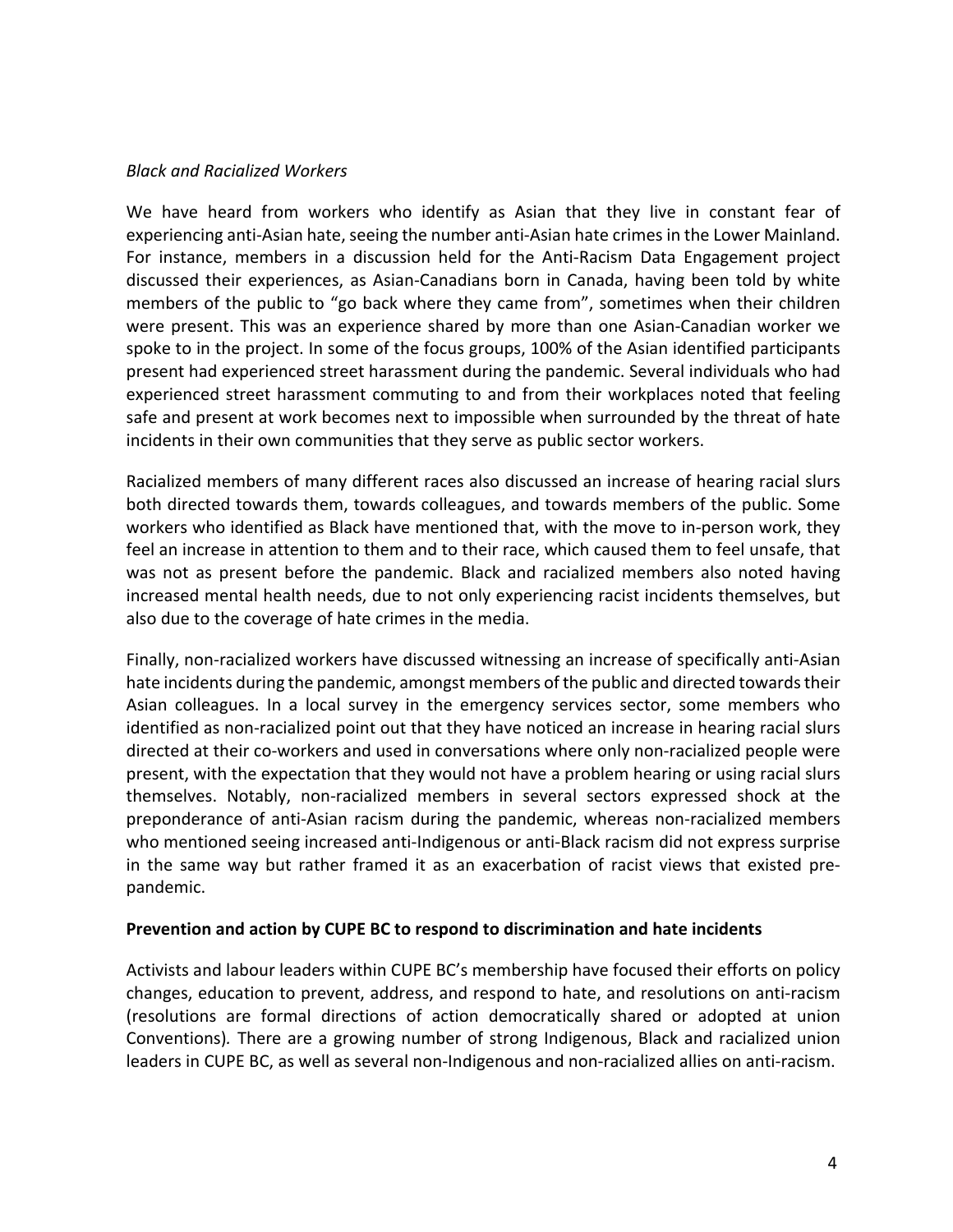Four Equity Committees represent historically marginalized workers for CUPE BC: the Indigenous, Racialized Workers, Pink Triangle and Persons with Disabilities Committees. Many of the initiatives we are aware of are taking place through CUPE BC's Indigenous Committee and Racialized Workers Committee. Some of the work of the Racialized Workers Committee has been discussed already (the Anti-Racism Data Engagement Initiative). CUPE BC's Indigenous Committee has also been working tirelessly on promoting the inclusion of Indigenous education, education on decolonization, and Cultural Safety training. For example, there have been so many requests for workplace cultural safety training that the Indigenous Committee, together with Indigenous and racialized CUPE staff, are in the final stages of creating a substantive guide on cultural safety practices for locals. The CUPE BC Indigenous Committee and CUPE staff have also been responding to requests for culturally appropriate language, culturally inclusive protocols in bargaining, bylaws, dispute resolution and grievance process, and how to include trauma informed practice in the work of the union. The frequency of these requests has dramatically increased during the pandemic.

A CUPE National Anti-Racism Strategy was developed and adopted in 2021. The Strategy was developed based on the experiences of, and in consultation with, Indigenous, Black, and racialized CUPE members. This strategy addresses the effect of racism and hate, amplified as workers recover and re-enter physical workplaces post lockdown. It also offers suggestions for ways the collective bargaining process can work to eliminate precarious work, racist hiring practices, and allow for more culturally appropriative leaves. To quote directly: *when reporting workplace racism, Black, Indigenous, and racialized members are often told that they are overreacting or misinterpreting racist behaviors.* Attached in the Appendix are some of the materials produced by CUPE National during the pandemic around Indigenous cultural safety.

CUPE BC will be hosting a forum at our upcoming Convention in April 2022 entitled *Building a Better Union: Inclusive Governance & Member Engagement*, which will be an opportunity for members to discuss and give feedback on CUPE BC's 3-year Anti-Racism and Human Rights Strategic Plan (attached in the Appendix), which features organizational plans for: antioppression policy development, equity and diversity of our CUPE BC Executive and leadership, building up equity committees, increased hiring of those with historically marginalized identities and lived experiences, and decolonizing the union processes and conventions.

While we are not asking members to come forward publicly with their experiences of hate and discrimination at the forum, members will have the opportunity to reflect on their workplace and union experiences through the pandemic and prior, as well as since they have transitioned back into their workplaces. Examples of planned discussion questions include, "How can union meetings be safer and more inclusive for historically marginalized voices?" "What does a 'decolonized' meeting, space, or convention look like to you?"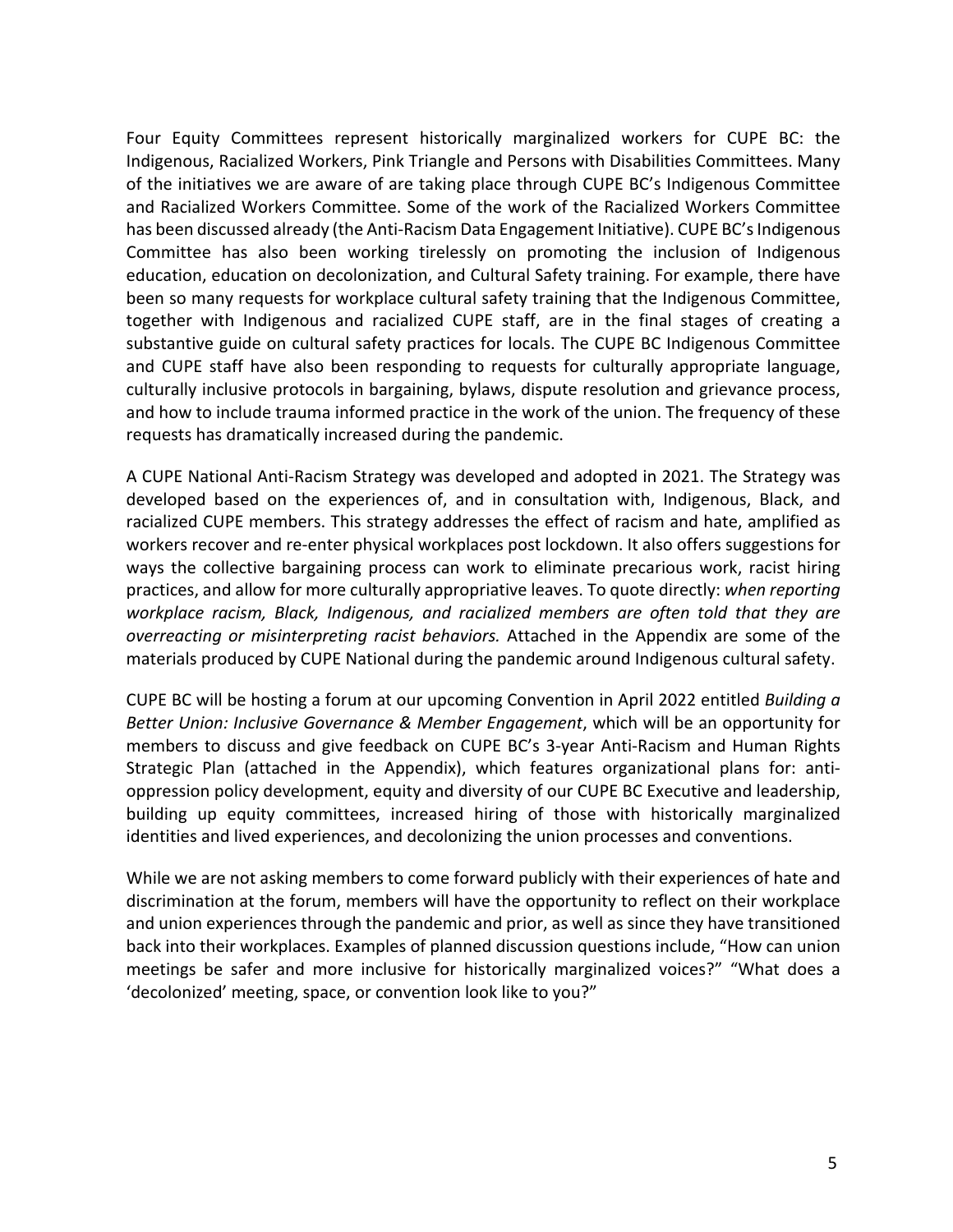#### **Evidence on the effectiveness of actions & challenges faced**

In the past two years, CUPE BC has been striving to create safer environments within our union for Indigenous, Black, and racialized workers, including developing systems for historically marginalized workers to come forward to the union with their experiences of racism and discrimination, and for those complaints to be handled with a trauma-informed approach. We have had significantly more disclosures of discrimination and systemic racism than prepandemic. We believe that this is in part due to improved staff training at CUPE, particularly for non-Indigenous and non-racialized staff, that is part of the process of creating a culture where people who are historically marginalized are listened to by the union.

At the same time, there is significant work still to be done. We know that some of our most economically marginalized, racialized, and immigrant workers still feel very unsafe to talk to anybody in a position of authority about their experiences of racism.

Beyond this evidence we are still working on a plan to show whether our actions have been effective. This is for several reasons. Firstly, the specialized program evaluation expertise that this will take, is not something we have in-house. Second, actions such as education and training are ultimately voluntary for our members to complete or take up in their day-to-day work. There are sometimes barriers to participation, including family responsibility and economic barriers such as lack of time off or lack of access to technology. Our facilitators and staff also notice that often the members who do step up to participate in voluntary actions are non-racialized allies who are already actively practicing anti-racism, or that oftentimes participants *are* Indigenous, Black, racialized or from other historically marginalized groups.

One strategy we are currently utilizing to track experiences of racism is that we have begun to include questions on experiences of racism in the pandemic on routine surveys, although we have not collected enough responses on these experiences to report on at this time. We also ask thorough demographic questions on routine surveys and disaggregate the demographic data we gather.

# **Additional thoughts to inform recommendations addressing and aiming to eliminate or prevent hate incidents during times of crisis and beyond**

With the support of strong provincial legislation on anti-racism, our own strategies to address hate experienced by Indigenous, Black, and racialized workers could accomplish much more. For example, strengthened Worksafe language and the institution of leaves for the trauma caused by hate and racism (similar to recent legislation for gender-based violence survivors needing support); race-based data collection in the public sector and strong reporting frameworks that will support public sector workplace equity initiatives. Below we have highlighted concerns raised by members with the current mechanisms our union has to address, eliminate, and prevent hate, and offer suggestions as to how the Government could better support our members through more accessible and safe structures and procedures.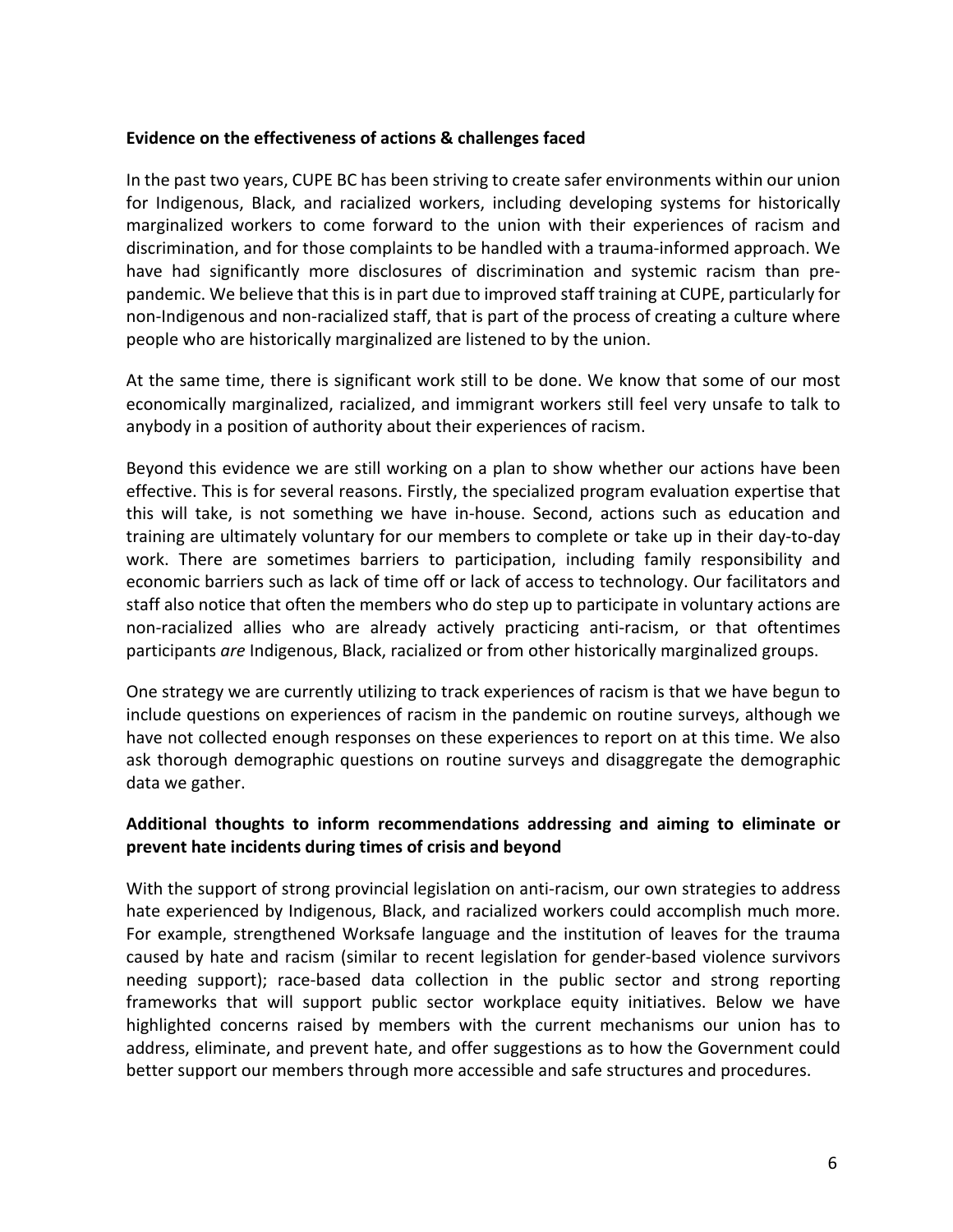### *Trust and Involvement*

We hear from CUPE BC's membership that they want data to be collected more often on race/cultural identity to be able to track hate incidents, particularly in times of crisis – but only after trust has been established with the Government. Members want the Government to require the safe and confidential collection of this information so that individuals and organizations who are impacted by hate incidents at work do not have to create and promote these frameworks and systems themselves. Further, members have identified wanting to be told exactly how and where their data and stories are used, and how they can provide feedback if they do not feel safe with the questions being asked or confusion as to how it will be used.

# *Accessibility*

Existing structures and processes including WorkSafe BC, BC Human Rights Code, and workplace policies on bullying and harassment are insufficient to ameliorate microaggressions. As workers return to workplaces, processes and policies need to address this. Government and public bodies (such as OHRC, HRT, WorkSafe) could provide supportive materials, mandatory guidelines, and requirements for employer policies to address this. These policies need to be explicit in naming racism and hate crimes as areas of concern.

An example of this gap is the 2021 WorkSafe Psychosocial Health and Safety plan. While this plan includes psychosocial hazards as protected grounds under Occupational Health and Safety, it does not name racism and other forms of discrimination and hate as a cause of psychosocial hazard, and thus makes it challenging for victims to understand their rights and access these protections. Accessibility and trauma informed approaches in these Government apparatuses is crucial for claimants to build trust and thus utilize them. By example, we feel the current process for Occupational Health and Safety claims has many barriers for our members, and often can cause as much or even more trauma as the initial incident itself.

# *Approach & Transparency*

Finally, we would like to close by reflecting on some of the thoughts shared by a racialized worker during the Anti-Racism Data Engagement project that we feel also applies to this Inquiry. This person spoke both about their experiences of racism in the workplace and their ideas for ways forward. However, they could not help saying several times as they spoke that they were stunned that the government was asking for their opinion. They stated that this was the first time in their memory that the government was specifically asking racialized people what they thought, and that this was the source of mixed emotions for them. They shared excitement and optimism about being asked, about the community gathered in the space, and about seeing a leader like Rachna Singh at the helm of the project. At the same time, participants acknowledged a feeling of apprehension, and at this the other participants nodded agreement and chimed in. Participants voiced concerns such as, will my opinions be valued? Could this process harm my community? Why am I being asked, and how will this help me, my family, my friends, and the working class?